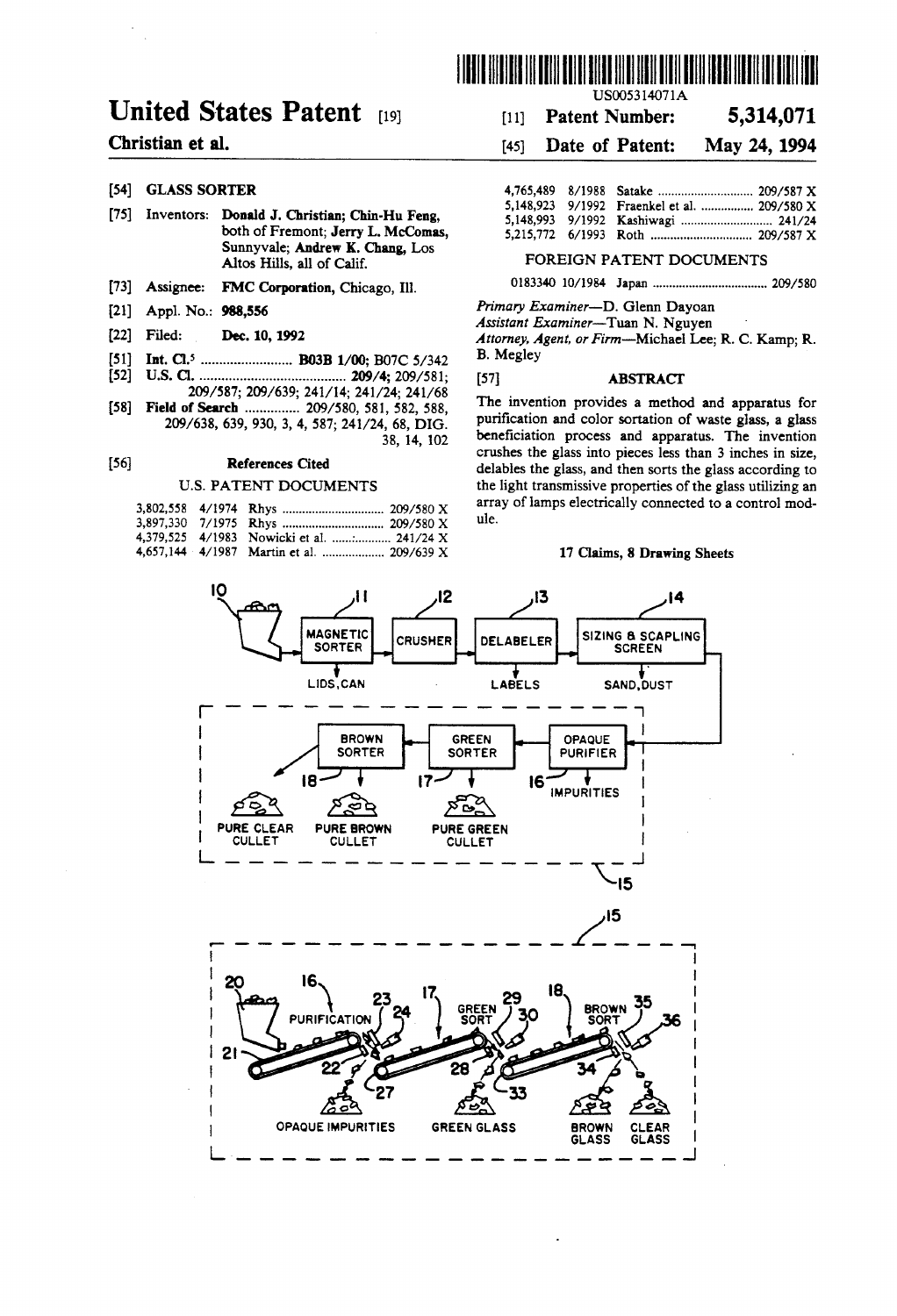

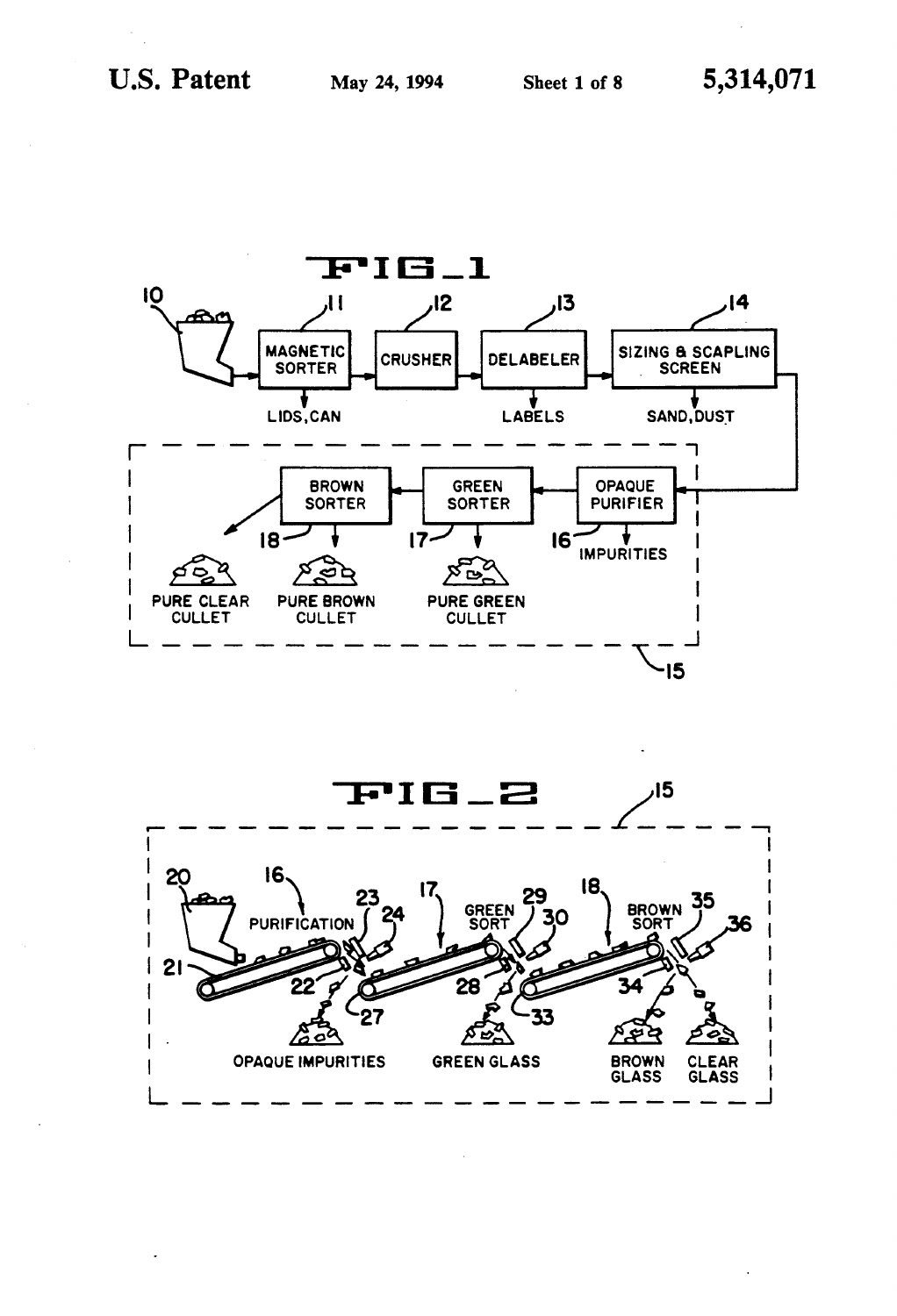

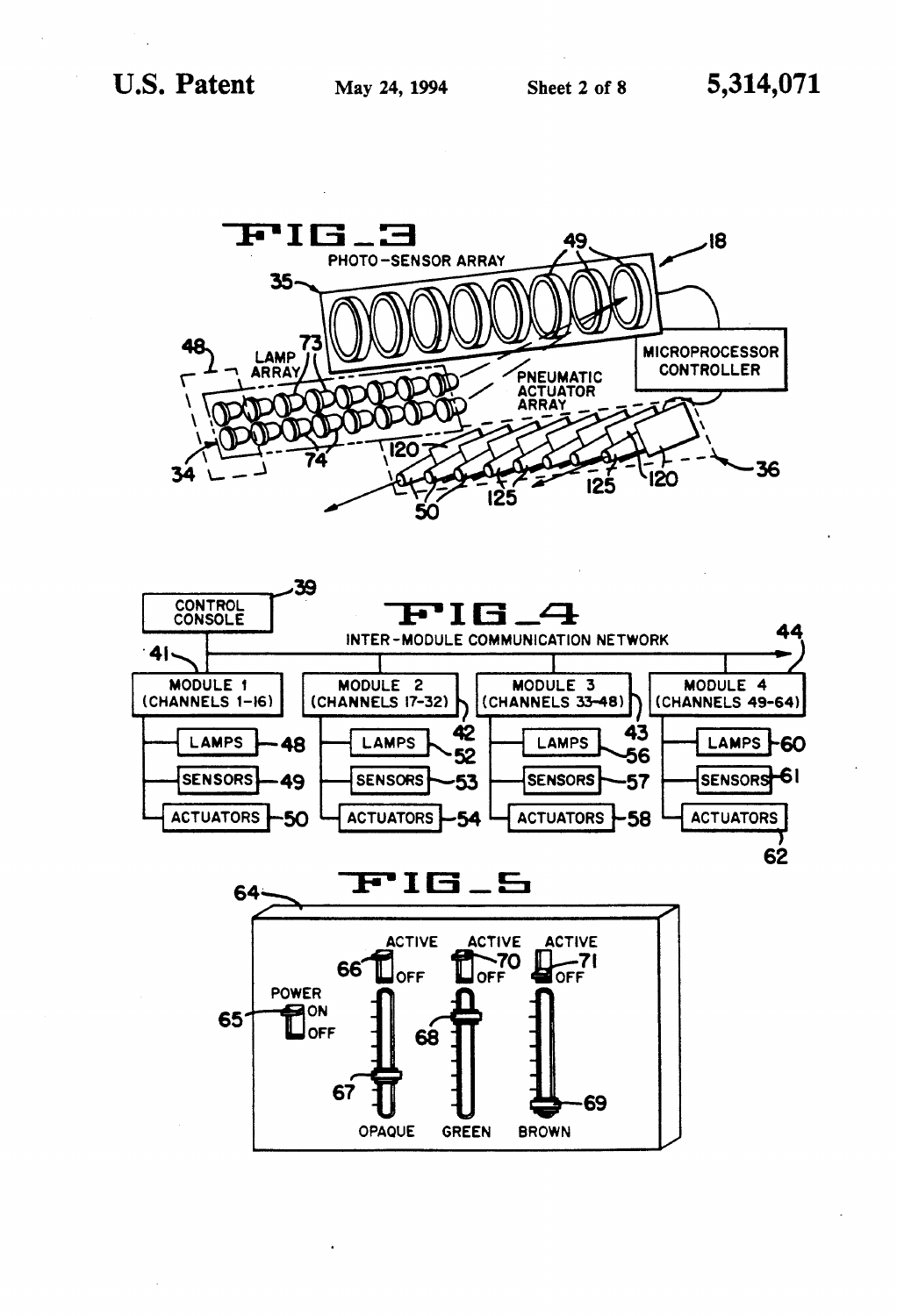

# $FIB_l1$

 $112.$ A **110-COLOR B SORTER** HIGH<br>PURITY  $\mathbf{B}$  $\mathbf{2}$ B **SORTER**  $\mathbf{1}$ Δ **MIXED INPUT SORTER COLOR A**  $\Delta$ **HIGH** 3  $114$ **PURITY** B

TWO-COLOR HIGH PURITY SORTING SYSTEM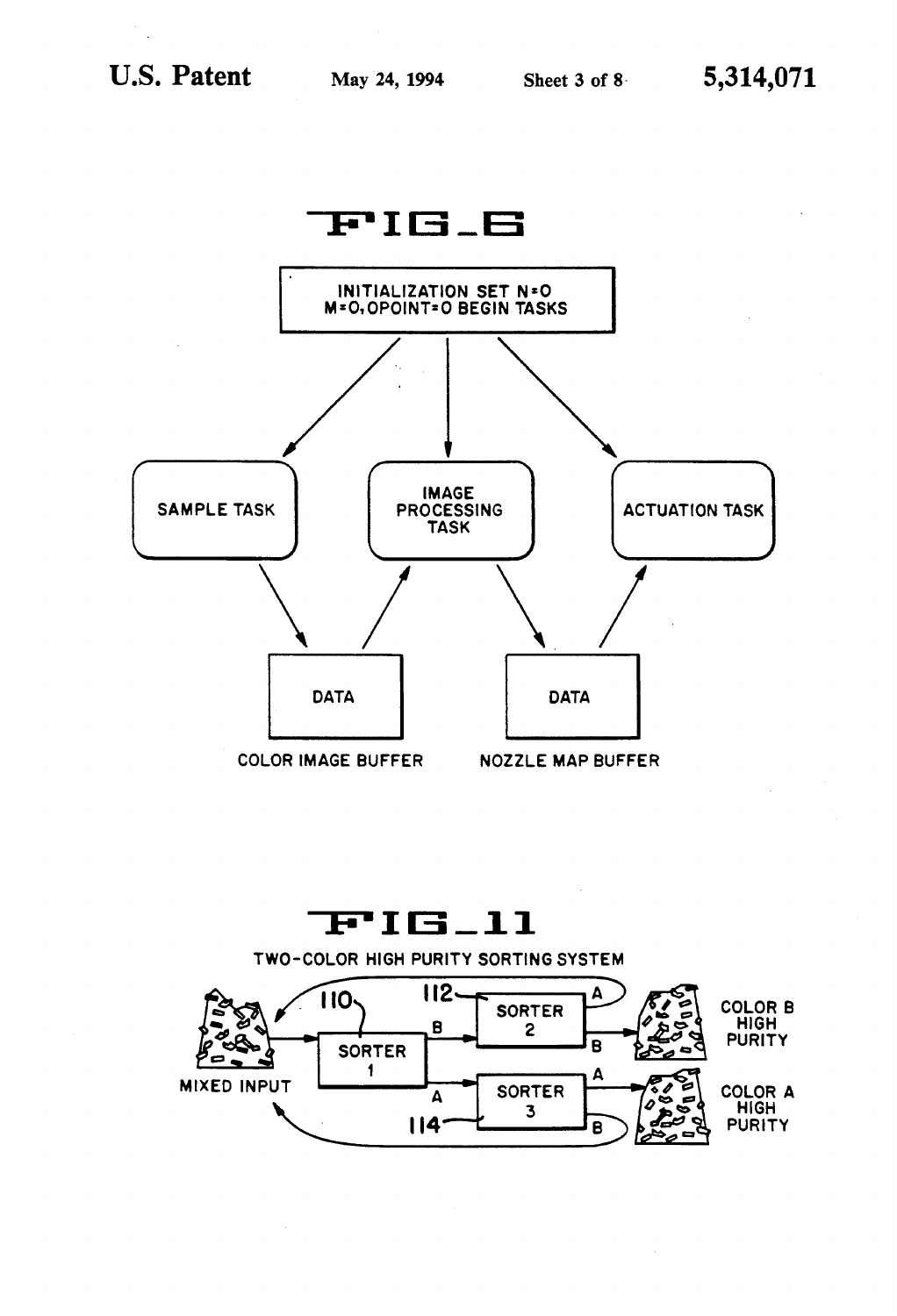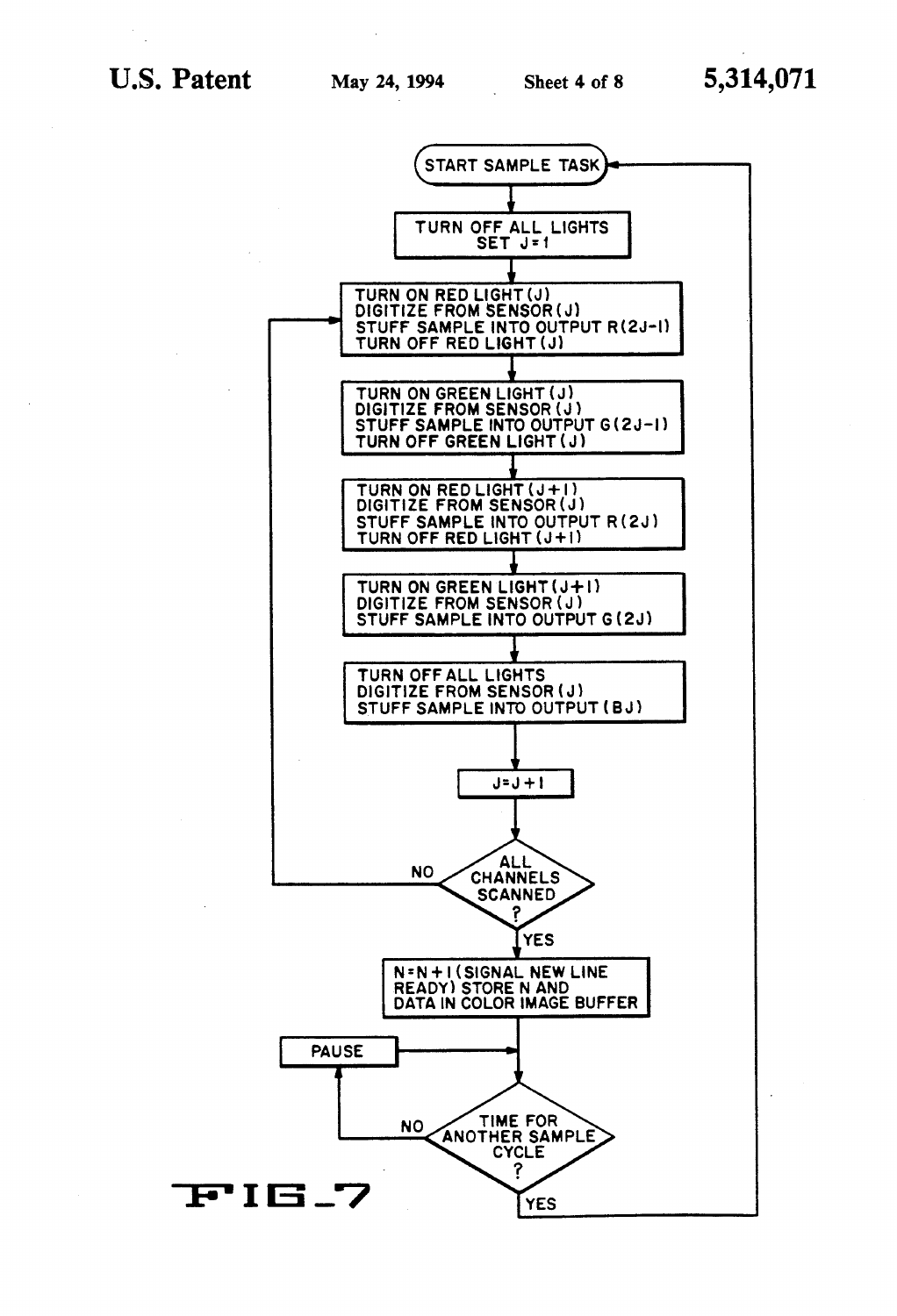

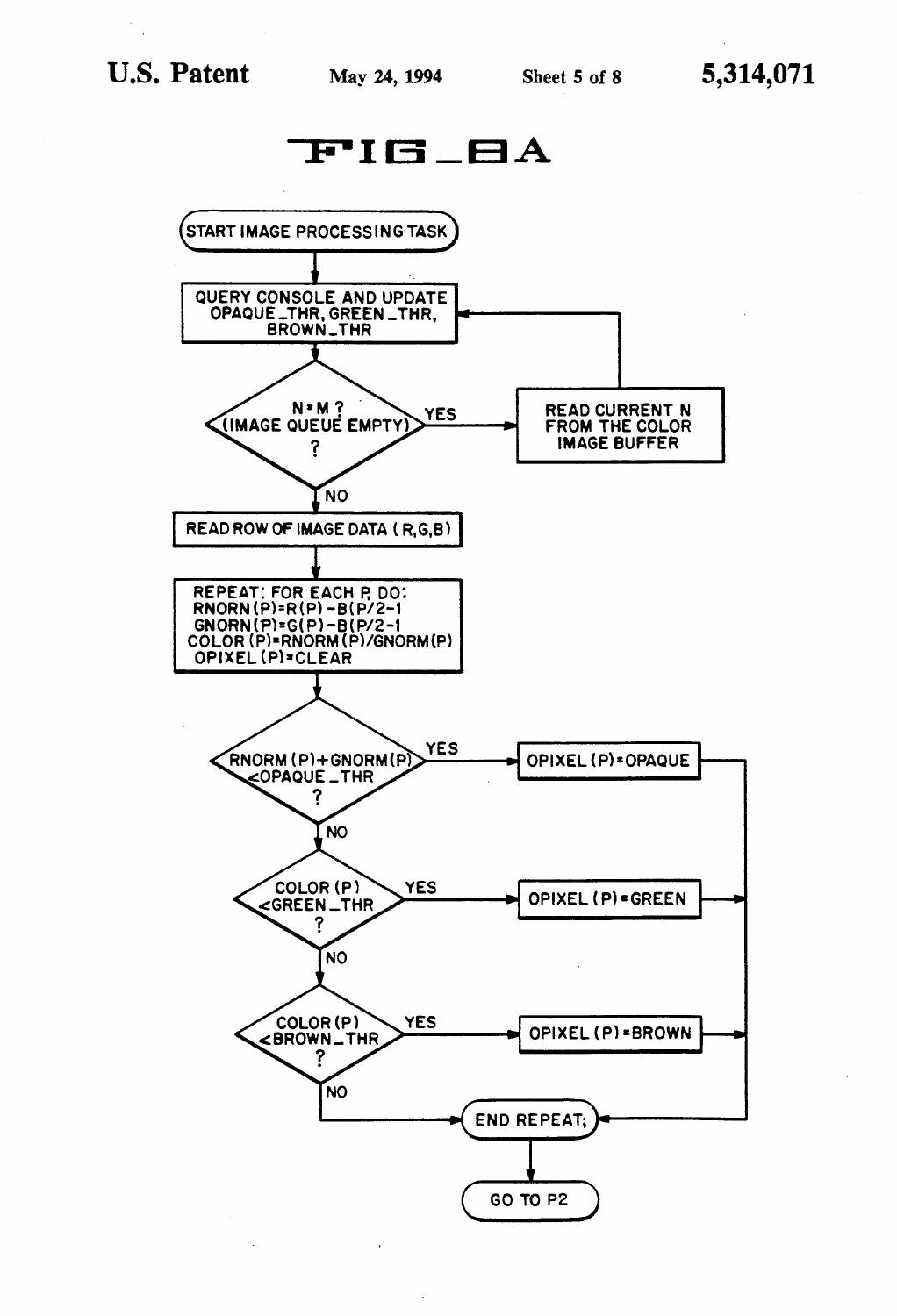

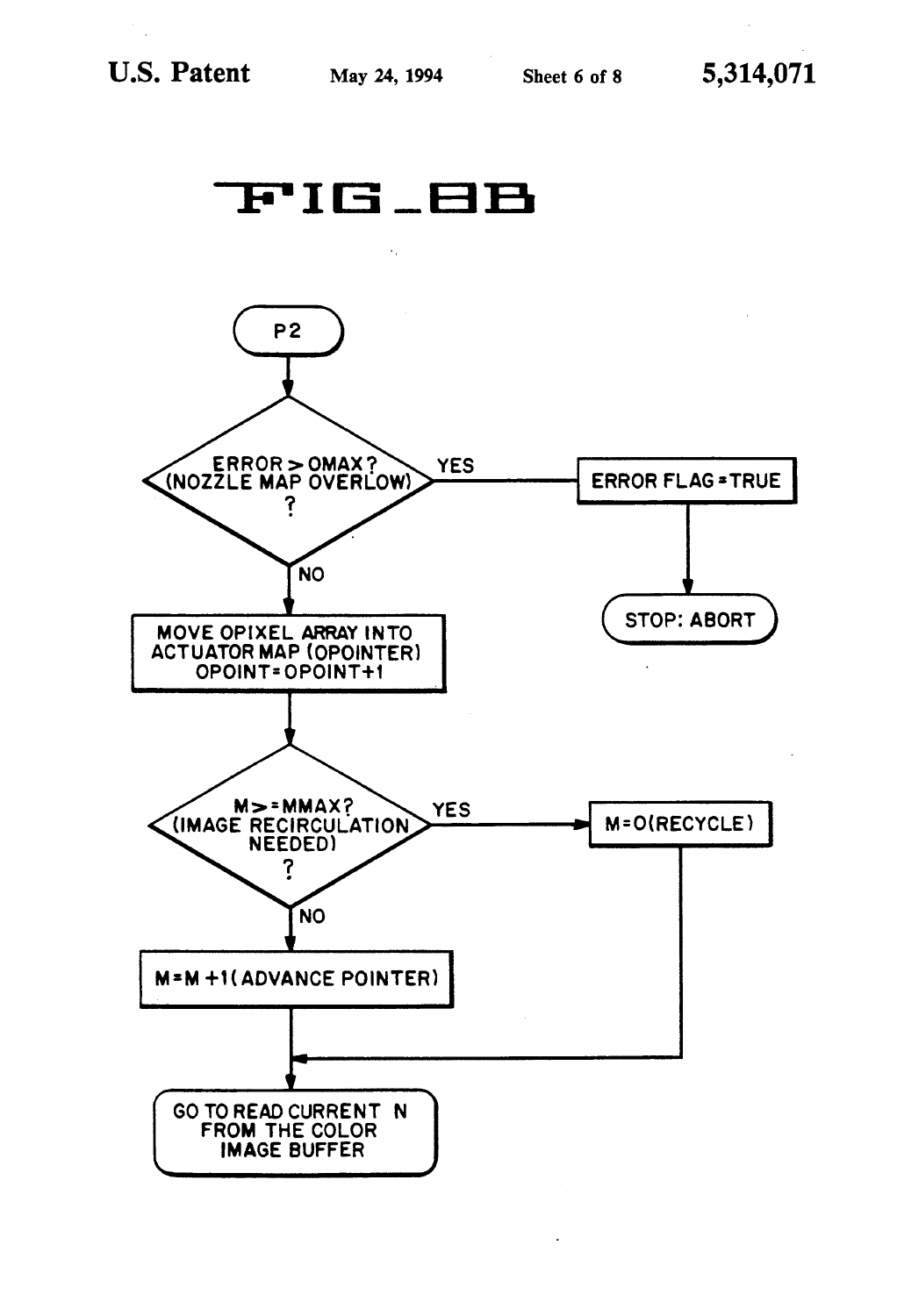





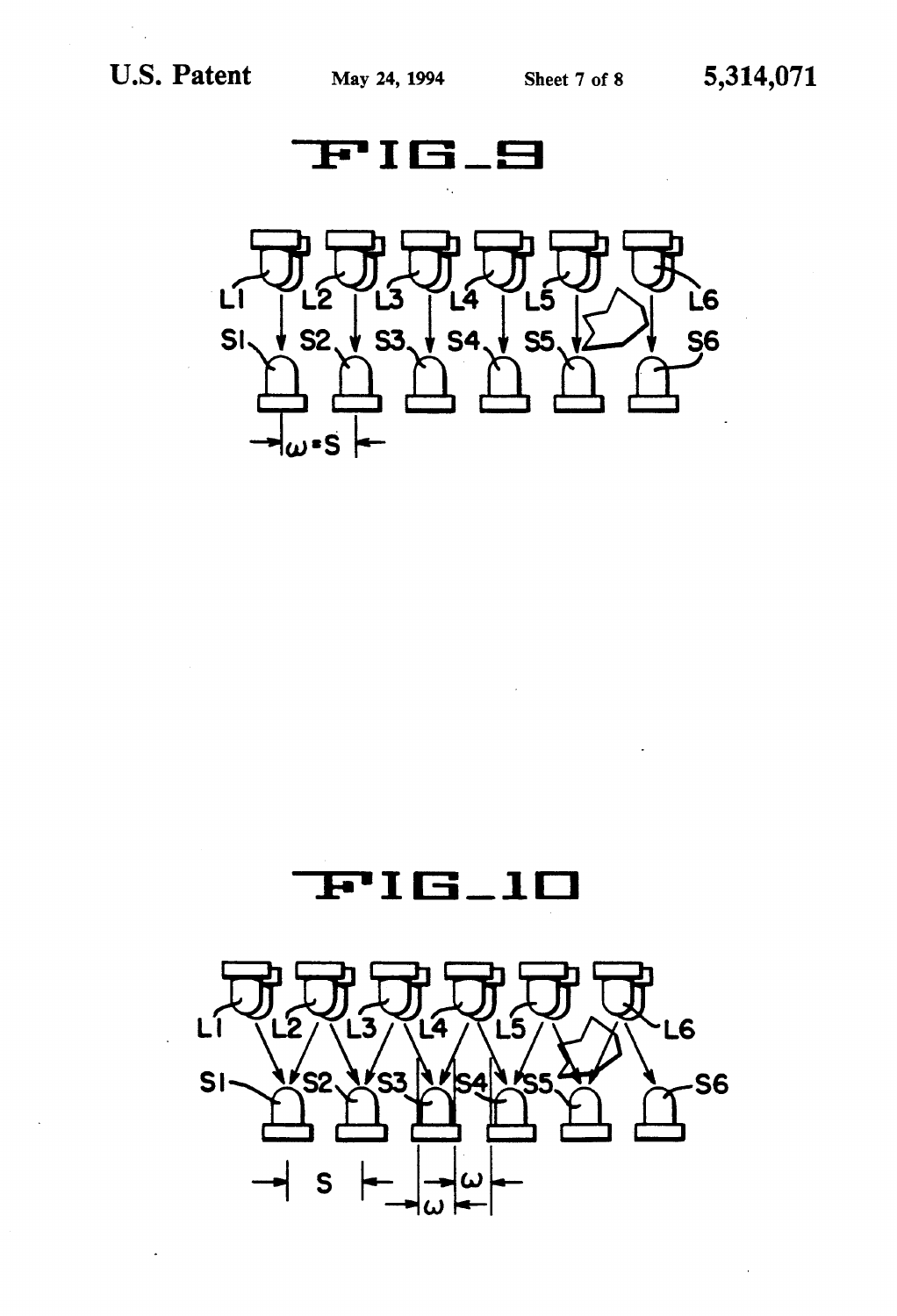

**FIG\_12**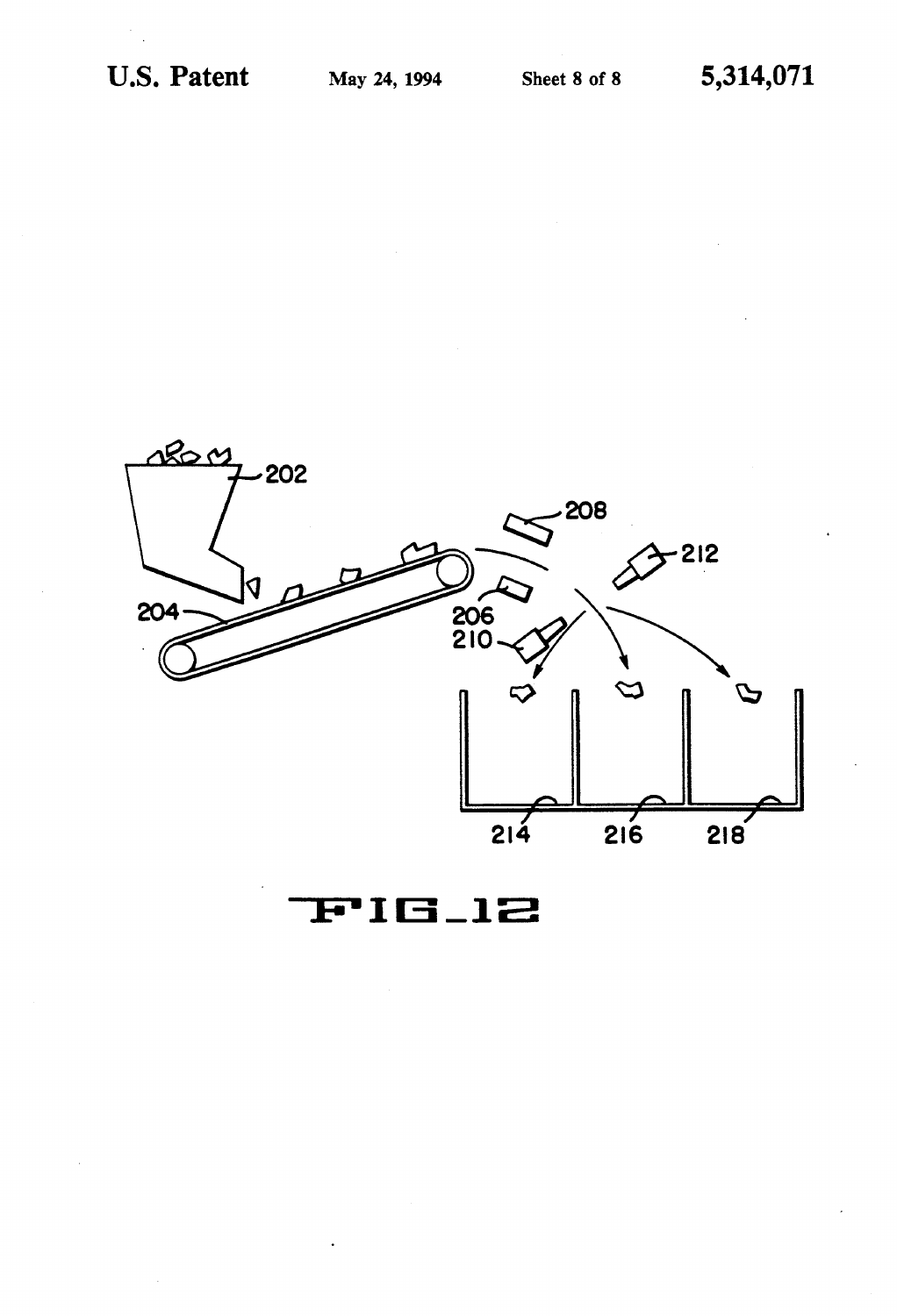### GLASS SORTER

#### BACKGROUND OF THE INVENTION

The invention provides a method and apparatus for <sup>5</sup> purification and color sortation of waste glass, a glass beneficiation process and apparatus.

BRIEF DESCRIPTION OF THE DRAWINGS

FIG. 1 is a schematic view of an apparatus for pro-  $10$ cessing broken and whole glass containers.

FIG. 2 is a more detailed schematic diagram of the glass sorter shown in FIG. 1.

FIG. 3 is a more detailed view of a sorter and control system used in the embodiment in FIG. 1. 15

FIG. 4 is a schematic illustration of part of the elec tronic controls of a glass sorter.

FIG. 5 illustrates a control panel to a control 'console used in a glass sorter.

FIG. 6 is a data flow diagram of a glass sorter.

FIG. 7 is a flow chart of a sample task.

FIGS. 8A and 8B are a flow chart of the image pro cessing task.

FIG. 9 illustrates an undithered glass sorter.

FIG. 10 illustrates a dithered glass sorter.

FIG. 11 illustrates another embodiment of a glass sorter.

FIG. 12 illustrates another embodiment of a glass sorter.

### DESCRIPTION OF THE PREFERRED EMBODIMENT

In FIG. 1 a loader/feeder 10 provides a continuous load or discrete loads of whole and broken glass con tainers to a magnetic sorter 11. The magnetic sorter 11 35 uses magnets to remove magnetic objects such as cans and lids from the load. The load then is passed to a crusher 12, which crushes broken and whole glass con tainers into pieces of glass. The load then is passed to a delabler 13, which removes pieces of labels from the 40 pieces of glass in the load. The load is then passed through a sizing and scalping screen 14, which separates particles in the load by size. Particles that are too small, less than  $\frac{1}{4}$  inch, such as dust or sand are removed from the load as waste. Particles that are too large, greater 45 than 3 inches, are sent back to the crusher 12. The re maining load is then passed to a glass sorter 15, which comprises an opaque purifier (sorter) 16, a green sorter 17, and a brown sorter 18.

FIG. 2 is a more detail schematic diagram of the glass 50 sorter 15. A vibratory feeder 20 is adjacent to the opaque purifier 16. The opaque sorter 16 comprises a first conveyor 21 with a first end and a second end wherein the first end of the first conveyor 21 is adjacent to the vibratory feeder 20, a first lamp array 22 adjacent  $55$ to the second end of the first conveyor 21 a first sensor array 23 adjacent to the first lamp array 23, and a first ejector array 24 adjacent to the first sensor array 23. The green sorter 17 comprises a second conveyor 27 of the second conveyor 27 is adjacent to the first ejector array 24, a second lamp array 28 adjacent to a second end of the second conveyor 27 a second sensor array 29 adjacent to the second lamp array 28, and a second ejector array 30 adjacent to the second sensor array 29. 65 The brown sorter 18 comprises a third conveyor 33 with a first end and a second end, wherein the first end of the third conveyor 33 is adjacent to the second ejec

tor array 30, a third lamp array 34 adjacent to a second end of the third conveyor 33 a third sensor array 35 adjacent to the third lamp array 34, and a third ejector array 36 adjacent to the third sensor array 35.

FIG. 3 illustrates a more detailed view of part of the brown sorter 18. In the preferred embodiment, each lamp 48 of the lamp array 34 comprises a green light emitting means 73 and a red light emitting means 74. In the preferred embodiment the green light emitting means 73 and the red light emitting means 74 are HBG5066X green and red LED's sold by Stanley Sales of Irvine, California. Each sensor 49 in the third sensor array 35 are SD-076-12-22-O0l photo sensors sold by Silicon Detector Corporation of Camarillo, Calif. Each actuator 50 in the third ejector array comprises a 35A EAEDDFJaKE-M599 pneumatic solenoid 120 manu factured by Mac Valves and a model 354 air jet guide 125 manufactured by Adams. The green sorter 17 and the opaque sorter 16 may be made of the same compo 20 nent parts.

FIG. 4 is a schematic illustration of the electronic controls of the brown sorter 18. In the preferred em bodiment a control console 39 is electrically connected to four control modules  $41$ ,  $42$ ,  $43$  and  $44$ . The first control module 41 is electrically connected to a first bank of lamps 48, a first bank of sensors 49, and a first bank of actuators 50. Each bank has sixteen items, there fore the first bank of lamps 48 has sixteen lamps. The second control module 42 is electrically connected to a 30 second bank of lamps 52, a second bank of sensors 53, and a second bank of actuators 54. The third control module 43 is electrically connected to a third bank of lamps 56, a third bank of sensors 57, and a third bank of actuators 58; The fourth control module 44 is electri cally connected to a fourth bank of lamps 60, a fourth bank of sensors 6 1, and a fourth bank of actuators 62. In this embodiment, the first, second, third, and forth bank of lamps 48, 52, 56 and 60 form the third lamp array 34, the first, second, third, and fourth banks of sensors 49, 53, 57, and 61 form the third sensor array 35, and the first, second, third, and fourth actuators 50, 54, 58 and 62 form the third ejector array 36. Each lamp, sensor, ' and ejector represents a channel. Each channel repre sents a strip 0.25 inches wide. Since the brown sorter 18 has sixty four channels, the brown sorter 18 handles a sorting conveyor 16 inches wide. The opaque and green sorters 16, 17 have electronic controls identical to the brown sorter 18.

FIG. 5 illustrates the control panel 64 to the control console 39. The control panel comprises a power switch 65, an opaque actuator control 66, a green actuator control 70, and a brown actuator control 71, an opaque sensitivity control 67, a green sensitivity control 68, and a brown sensitivity control 69. The control panels of the control consoles of the opaque and green sorters 16, 17 are identical to the control panel 64 of the brown sorter 18.

with a first end and a second end, wherein the first end 60 loader feeder 10 to the magnetic sorter 11. The mag-In operation, a load of glass is introduced by the netic sorter 11, uses magnets to remove magnetic mate rial such as lids and cans from the load. The load is then transferred to the crusher 12, which crushes the glass in the load. The load is then transferred to the delabeler 13, which removes labels from the glass. The load is then transferred to the sizing and scalping screen, which removes pieces that are too small, returns pieces that are too large to the crusher 12, and feeds the remaining load

25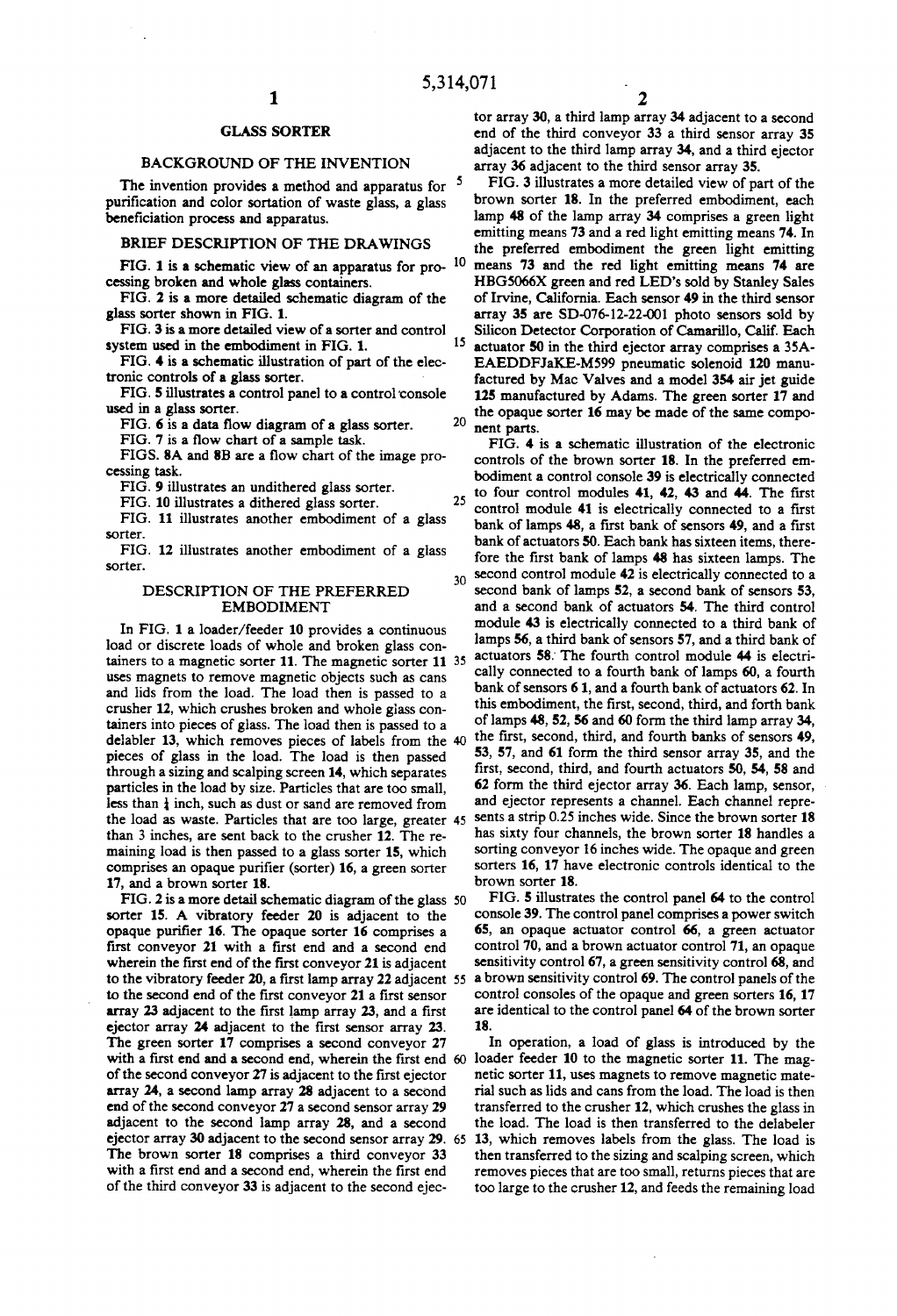25

to the first end of the first conveyor 21 of the opaque purifier 16. The first conveyor 21 conveys the glass to a position above and directs the glass between the first lamp array 22 and the first sensor array 23. The direction by the conveyor between the first lamp and sensor  $5$ arrays 22, 23 is the falling of the glass along a trajectory. The first lamp array 22 directs light through the glass to the first sensor array 23, the information is processed as described below, and the first ejector array 24 ejects opaque materials from the path of flow. Material not ejected fall on the first end of the second conveyor 27, which directs the glass to a point above and then be tween the second lamp array 28 and the second sensor array 29. The second lamp array 28 directs light 15 through the glass to the second sensor array 29 and the second ejector array deflects green glass out of the flow, while the remaining glass falls onto the first end of the third conveyor 33, which directs the glass to a point above and then between the third lamp array 34 and the third sensor array 35. The third lamp array 34 directs light through the glass to the third sensor array 35 and the third ejector array deflects brown glass out of the flow, while the remaining glass, which is clear glass falls into a clear glass area. 20

The computational load to process the signals de tected by the sensor to control the actuators is uneven and "bursty". Because of the uneven, bursty computa tional demands of the algorithm, the software is struc tured as a group of three intercommunicating tasks the 30 sample task, the actuation task and the image processing task. The tasks are shown in the data flow diagram in FIG. 6. Each task is scheduled for execution on a prior ity demand basis, with the background (Image Process ing) task given lowest priority. This allows tasks to be asynchronously decoupled and thereby insures that CPU cycles will be available when required for time- ' critical operations. The priority assigned in the pre ferred embodiment is first priority given to the sample task, second priority given to the actuation task and 40 third priority given to the image processing task. FIGS. 7, 8A, are flow charts of the sample and imaging cycles which work together. First an initialization procedure sets  $N=O$ ,  $M=O$ , and  $Opoint=O$ . N is the counter used by the Sample Task.  $\dot{M}$  is the counter used by the  $45$ Image Processing Task, and Opoint is the counter used by the Actuation Task. After the initialization proce dure is completed the tasks begin.

The sample task comprises of the following proce dure, which is illustrated by the flow chart of FIG. 7 50 and which cycles through on a timed schedule. The shorter the intervals between Sample Task cycles means the better the spatial resolution. The maximum frequency is limited by the speed of the processor. Each 55 Sample Task cycle goes through the following procedure.

For each detector J in the array,

1. Turn OFF all lights, and set  $J=1$ .

2. Turn on red LED emitter(J) and take a digital  $60$ sample from photo-sensor(J). Store the sample as  $R(2J-$ 1). Turn red LED emitter(J) off.

3. Turn on green LED emitter(J) and take a digital sample from photo-sensor(J). Store the sample as G(2J-1). Turn green LED emitter(J) off. 65

4. Turn on red LED emitter $(J+1)$  and take a digital sample from photo-sensor(J). Store the sample as  $R(2J)$ . Turn red LED emitter $(J+1)$  off.

5. Turn on green LED emitter $(J+1)$  and take a digital sample from photo-sensor(J). Store the sample as G(2J). Turn green LED emitter $(J+1)$  off.

6. Turn off all LEDs and take a digital sample from photo-sensor(J). Store the sample as  $\tilde{B}(J)$ .

7. Increment  $J = J + 1$ 

8. Repeat steps 2 to 7, until all photo-sensors have been fully scanned.

10 (which is initialized to zero by the image processing task 9. When all photo-sensors have been fully scanned, N when the system is started) is incremented and a signal and the data are sent to the image processing task. The sample task is then suspended until a set interval has passed, and then the sample task is repeated.

FIG. 9, illustrates an undithered apparatus, where data for a photo-sensor S(J) is gathered from a lamp L(I) of red and green diodes. The spacing between adjacent lights and adjacent sensors is labeled S. The Nyquist theorem imposes a theoretical limit on the mini mum particle size which can not slip between sampling beams undetected. With an undithered scan, this size is approximately equal to S (the sensor spacing). FIG. 10 illustrates a dithered apparatus where data for a photo sensor S(J) is gathered from two lamps  $L(J)$  and  $L(J+1)$ of red and green diodes. The dithered scan improves the resolution by a factor of 2 so that minimum particle size is about  $S/2$ , (shown as w). This improves sorter performance for small particles. The above sample sequence uses a dithered scan using inputs from red and green lights (J) and  $(J+1)$  as inputs to photo-sensor (J).

The Image Processing task performs a imaging opera tion for each multi-dimensional pixel thereby reducing the overall volume of the data. The Image Processing task is performed when the processor is available (not performing a sample task cycle) and when data is avail able in the Color Image Buffer from the Sample Task. This is indicated when N>M. FIGS. 8A and 8B are a flow chart of the process used to perform the imaging operation.

The image processing task consists of the following logical steps:

- l. The color image circular output pointer is com pared with the input pointer  $(N=M$ ?). If they are equal, then the task suspends itself for a short per iod of time and restarts itself beginning at this step. As soon as the pointers are no longer equal, then the Image Task is allowed to proceed.
- 2. At occasional intervals (embedded in the task sus pension procedure in the preferred embodiment), the control console is queried for the status of the threshold selection controls. These status values are used to update the variables Opaque\_Thr, Green\_Thr, and Brown\_Thr.
- 3. A row of sensor readings are input from the sensor array, based on the position of the circular output pointer.
- 4. A single "color pixel" is developed which consists of a red sensor reading, a green sensor reading, and a black sensor reading. The three readings can be viewed as three dimensions, with the pixel being a 3-dimensional vector in the space. All three readings were taken from the same sensor, within a very short time of one another (typically a few microseconds). These readings are extracted from the Color Image as  $R(N)$ ,  $G(N)$ , and  $B(N/2+1)$ .
- 5. The color pixel is normalized through the follow ing transformations: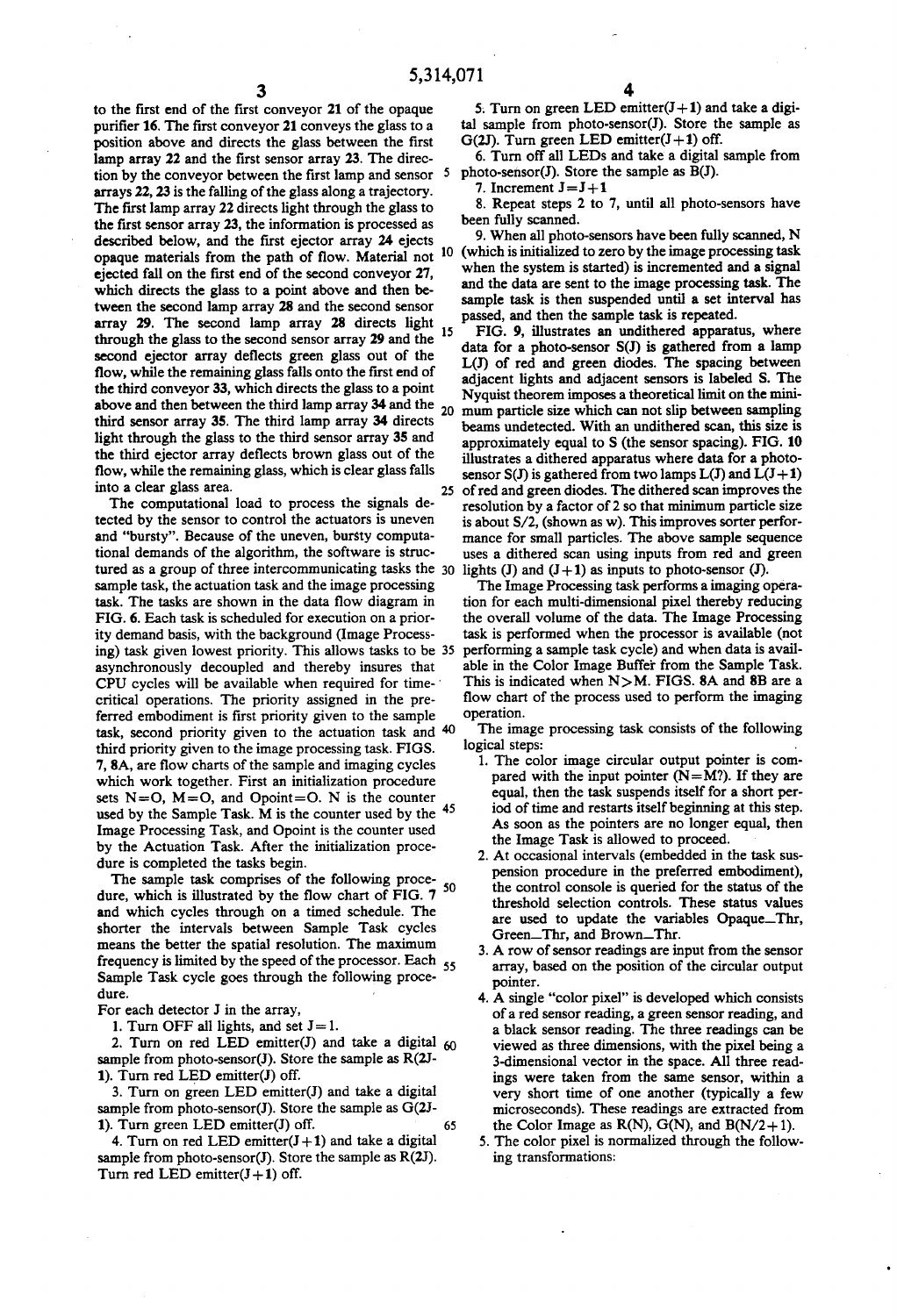5  $Rnorm(N)=R(N)-B(N/2+1)$ 

 $Gnorm(N) = G(N) - B(N/2 + 1)$ 

at the left of each row (382 . . . 401) is a time-stamp, and is expressed in milliseconds as measured from the start of the test. Individual elements which have values greater than 1.2 are underlined.

| 382 | 1.05 | 1.00 | 1.00 | 0.99 | 1.06 | 1.02 | 0.96 | 1.02 | 0.99 | 1.02 | 1.00 | 1.01 | 1.02 | 1.00 | 0.98 | 1.02 |
|-----|------|------|------|------|------|------|------|------|------|------|------|------|------|------|------|------|
| 383 | 1.05 | 1.00 | 1.00 | 0.99 | 1.06 | 1.00 | 1.15 | 1.00 | 0.98 | 1.02 | 1.00 | 1.01 | 1.02 | 1.01 | 0.99 | 1.01 |
| 384 | 1.05 | 1.00 | 0.99 | 0.99 | 1.04 | 0.99 | 2.10 | 1.02 | 0.99 | 1.01 | 1.00 | 1.01 | 1.01 | 1.00 | 0.99 | 1.01 |
| 385 | 1.05 | 1.00 | 1.00 | 0.99 | 1.04 | 1.78 | 0.90 | 1.16 | 0.98 | 1.02 | 1.00 | 1.01 | 1.01 | 1.00 | 0.98 | 1.01 |
| 386 | 1.05 | 1.00 | 1.00 | 0.99 | 1.35 | 5.49 | 1.16 | 1.15 | 0.99 | 1.02 | 1.00 | 1.01 | 1.01 | 1.00 | 0.99 | 1.02 |
| 387 | 1.05 | 1.00 | 1.00 | 0.99 | 1.10 | 1.00 | 1.24 | 1.31 | 0.99 | 1.02 | 1.00 | 1.01 | 1.01 | 1.01 | 0.99 | 1.02 |
| 388 | 1.06 | 1.00 | 1.00 | 0.99 | 1.10 | 1.62 | 1.27 | 1.57 | 0.99 | 1.02 | 1.00 | 1.01 | 1.01 | 1.00 | 0.99 | 1.02 |
| 389 | 1.05 | 1.00 | 1.00 | 0.99 | 1.21 | 1.70 | 1.37 | 1.54 | 0.99 | 1.02 | 1.00 | 1.01 | 1.02 | 1.01 | 0.99 | 1.02 |
| 390 | 1.05 | 0.99 | 1.00 | 0.99 | 1.24 | 1.70 | 1.58 | 1.26 | 0.98 | 1.02 | 1.00 | 1.00 | 1.01 | 1.01 | 0.99 | 1.02 |
| 391 | 1.05 | 1.00 | 1.00 | 0.99 | 1.33 | 1.83 | 1.57 | 1.57 | 1.05 | 1.02 | 0.99 | 1.01 | 1.01 | 1.00 | 0.99 | 1.02 |
| 392 | 1.05 | 1.00 | 1.00 | 0.99 | 0.99 | 2.05 | 1.52 | 1.44 | 1.30 | 1.02 | 1.00 | 1.00 | 1.01 | 1.00 | 0.99 | 1.01 |
| 393 | 1.05 | 1.00 | 1.00 | 0.99 | 0.64 | 2.24 | 1.69 | 1.61 | 1.94 | 1.02 | 1.00 | 1.00 | 1.02 | 1.01 | 0.99 | 1.02 |
| 394 | 1.05 | 1.00 | 1.00 | 0.99 | 0.92 | 1.24 | 1.62 | 2.26 | 4.79 | 1.02 | 1.00 | 1.01 | 1.01 | 1.01 | 0.99 | 1.02 |
| 395 | 1.05 | 0.99 | 1.00 | 0.99 | 1.06 | 0.59 | 2.02 | 1.28 | 1.41 | 1.02 | 1.00 | 1.01 | 1.02 | 1.01 | 0.99 | 1.02 |
| 396 | 1.05 | 0.99 | 1.00 | 0.99 | 1.05 | 0.76 | 1.63 | 1.89 | 1.13 | 1.01 | 1.00 | 1.01 | 1.01 | 1.00 | 0.99 | 1.02 |
| 397 | 1.04 | 1.00 | 0.99 | 0.99 | 1.06 | 0.94 | 0.48 | 1.30 | 2.39 | 1.07 | 1.00 | 1.01 | 1.01 | 1.01 | 0.99 | 1.02 |
| 398 | 1.05 | 1.00 | 1.00 | 0.99 | 1.05 | 1.02 | 0.51 | 1.64 | 1.87 | 1.40 | 1.00 | 1.01 | 1.01 | 1.00 | 0.99 | 1.02 |
| 399 | 1.05 | 1.00 | 1.00 | 0.99 | 1.05 | 1.02 | 0.87 | 1.66 | 1.42 | 1.54 | 1.00 | 1.00 | 1.01 | 1.00 | 0.99 | 1.02 |
| 400 | 1.05 | 1.00 | 1.00 | 0.99 | 1.06 | 1.02 | 0.99 | 0.55 | 1.96 | 0.86 | 1.00 | 1.01 | 1.02 | 1.00 | 0.99 | 1.02 |
| 401 | 1.05 | 1.00 | 0.99 | 0.99 | 1.06 | 1.02 | 0.99 | 0.69 | 0.44 | 0.71 | 1.00 | 1.01 | 1.02 | 1.01 | 0.99 | 1.01 |

- 6. The opacity is measured as if  $(Rnorm(N) + Gnorm(N) < Opaque$ <sub>I</sub>Thr) then el\_Opaque Label\_Pix-
- 7. The Color is measured and classified. Appropriate 30 protection is made against underflow exceptions.

 $Color(N) = Rnorm(N)/Gnorm(N)$ 

Green

The shape and size of the brown cullet particle are visible as an oblong blob with ragged edges.

if  $Color(N) < Green_Thr$  then Label-Pixel 35 with each zero corresponding to no actuation and each The following table is a printout of the Actuation(N) array and contains the same brown cullet image in the previous table. The number at the left of each row (382  $\dots$  401) is the same time-stamp reference in the previous table. Individual values are shown as either "1" or "O", one corresponding to an active actuation.

| 382   | 0        | 0           | 0         | 0                          | 0 | 0 | 0 | 0 | 0 | 0 | 0         | 0 | 0 | 0 | 0            | 0 |
|-------|----------|-------------|-----------|----------------------------|---|---|---|---|---|---|-----------|---|---|---|--------------|---|
| 383   | 0        | 0           | 0         | 0                          | 0 | 0 | 0 | 0 | 0 | 0 | 0         | 0 | 0 | 0 | 0            | 0 |
| 384   | 0        | 0           | 0         | 0                          | 0 | 0 | 1 | 0 | 0 | 0 | 0         | 0 | 0 | 0 | 0            | 0 |
| 385   | Ω        | 0           | 0         | 0                          | 0 | 1 | 1 | 0 | 0 | 0 | 0         | 0 | 0 | 0 | 0            | 0 |
| 386   | 0        | 0           | 0         | 0                          | 1 |   |   | 0 | 0 | 0 | 0         | 0 | 0 | 0 | 0            | 0 |
| 387   | 0        | 0           | 0         | 0                          | 0 |   |   | 1 | 0 | 0 | 0         | 0 | 0 | 0 | 0            | 0 |
| 388   | 0        | 0           | $\cdot$ 0 | 0                          | 0 |   |   | 1 | 0 | 0 | 0         | 0 | 0 | 0 | 0            | 0 |
| 389   | 0        | $\mathbf 0$ | 0         | 0                          | 0 |   |   |   | 0 | 0 | 0         | 0 | 0 | 0 | 0            | 0 |
| 390   | $\Omega$ | $\Omega$    | 0         | 0                          | 0 | ı |   | 0 | 0 | 0 | 0         | 0 | 0 | 0 | 0            | 0 |
| 391   | 0        | 0           | 0         | 0                          | 1 | 1 |   |   | 0 | 0 | 0         | 0 | 0 | 0 | 0            | 0 |
| 392   | 0        | 0           | 0         | 0                          | 0 |   |   |   | 1 | 0 | 0         | 0 | 0 | 0 | 0            | 0 |
| 393   | 0        | 0           | 0         | 0                          | 0 | I |   |   |   | 0 | 0         | 0 | 0 | 0 | 0            | 0 |
| 394   | 0        | 0           | 0         | 0                          | 0 | 0 |   |   |   | 0 | 0         | 0 | 0 | 0 | 0            | 0 |
| 395   | 0        | 0           | 0         | 0                          | 0 | 0 | 1 | 0 | ı | 0 | 0         | 0 | 0 | 0 | 0            | 0 |
| 396   | 0        | 0           | 0         | 0                          | 0 | 0 | 1 | 1 | 0 | 0 | 0         | 0 | 0 | 0 | 0            | 0 |
| 397   | 0        | 0           | 0         | 0                          | 0 | 0 | 0 |   | 1 | 0 | 0         | 0 | 0 | 0 | 0            | 0 |
| 398   | 0        | 0           | 0         | 0                          | 0 | 0 | 0 |   |   | 1 | 0         | 0 | 0 | 0 | 0            | 0 |
| 399   | $\Omega$ | 0           | 0         | 0                          | 0 | 0 | 0 | 1 |   | 1 | 0         | 0 | 0 | 0 | 0            | 0 |
| 400   | 0        | 0           | 0         | 0                          | 0 | 0 | 0 | 0 |   | 0 | 0         | 0 | 0 | 0 | 0            | 0 |
| 401   | 0        | 0           | 0         | 0                          | 0 | 0 | 0 | 0 | 0 | 0 | 0         | 0 | 0 | 0 | 0            | 0 |
|       |          |             |           |                            |   |   |   |   |   |   |           |   |   |   |              |   |
|       |          |             |           |                            |   |   |   |   |   |   |           |   |   |   |              |   |
| ixel' |          |             |           | The final software segment |   |   |   |   |   |   | is called |   |   |   | the Ejection |   |
|       |          |             |           |                            |   |   |   |   |   |   |           |   |   |   |              |   |

if  $Color(N) < Brown_{n}$ Thr then Label\_Pixel\_\_ Brown

- 8. The Green, Brown, and Opaque labelings are stored as outputs in the Actuator Map.
- 9. The color image circular output pointer is ad- 60 vanced to discard the oldest row of color pixels.
- 10. The actuator circular input pointer is advanced to indicate the successful addition of a new row of labeled pixels.

11. Go back to step one, unconditionally.

The following table is a printout of a segment of a Color(N) array. The elements were sampled as a brown cullet fragment passed through the sensor. The number The final software segment is called the Ejection Task. It follows the logical flow described below.

- 1. The Ejection Task is periodically activated based on elapsed time.
- 2. Three rows of classification pixels are input from the actuator array. The proper row is identified by the actuator circular output pointer plus a fixed offset. The offset is correspond to the gravitational time delay between the sensing area and the actua tion area.
- . Individual pixels are considered one at a time on the middle of the three rows. For each pixel in the row, steps 4 through 9 are repeated.

65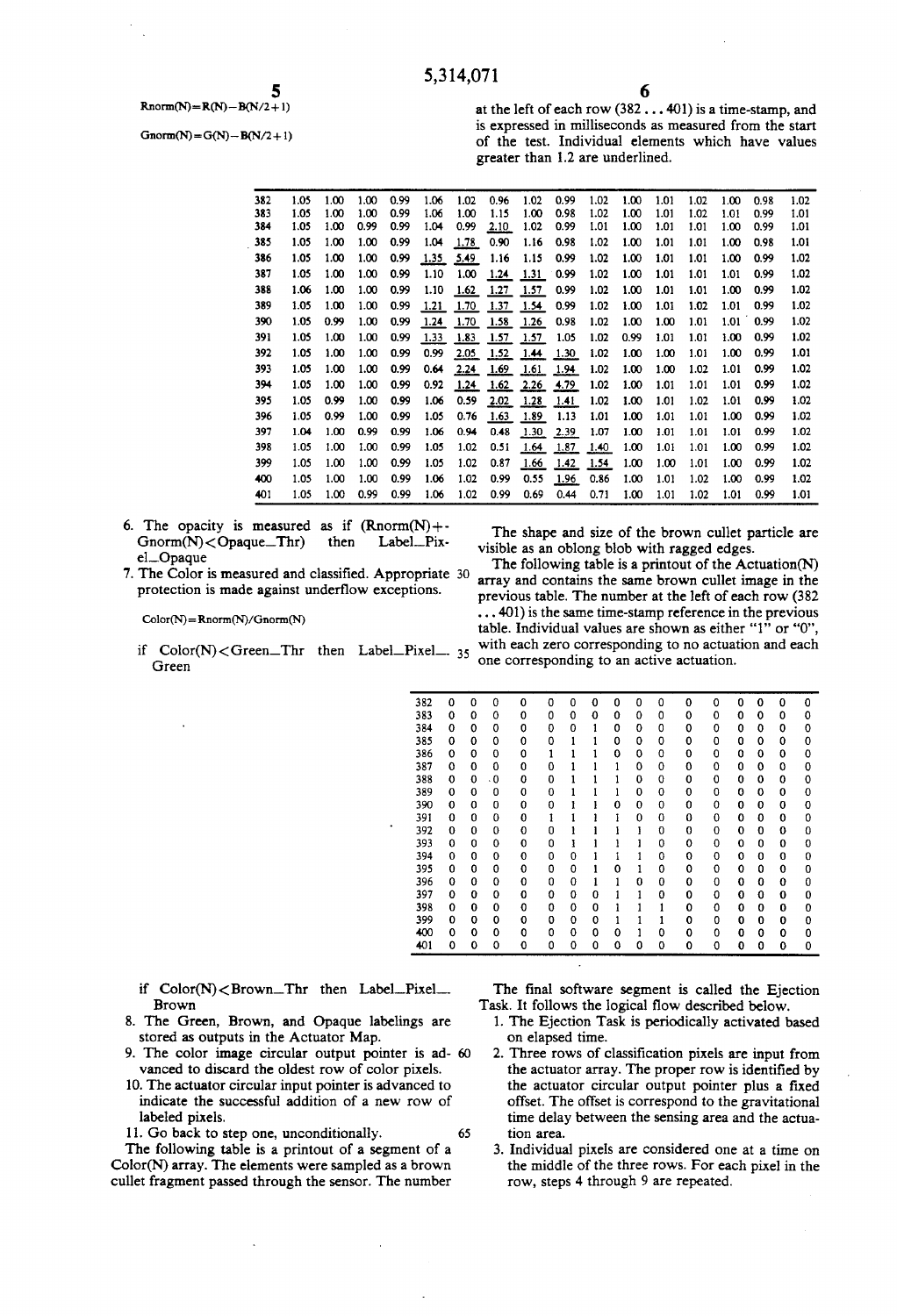15

- 5,314,071<br>4. For each individual pixel, a local area neighbor- crus hood is developed which consists of the pixel itself and its eight immediate neighbors. These neighbor ing pixels are in the direction of north, south, east, west, NE, NW, SE, SW, with north pointing in the 5 positive time axis. The eastern and western neigh bors are eliminated from consideration at the ex treme ends of the belt.
- 5. The values of the neighbors are summed.
- 6. If the central pixel is one and the neighboring sum is one or greater, then the corresponding air sole noid is actuated.
- 7. If the central pixel is one and the neighboring sum is zero, then the corresponding air solenoid is de actuated.
- 8. If the central pixel is zero and the neighboring sum is three or more, then the corresponding air sole noid is actuated.
- 9. If the central pixel is zero and the neighboring sum is two or less, then the corresponding air solenoid is 20 de-actuated.
- 10. After all pixels in the central row have been con sidered, the bottom (oldest) row is discarded by advancing a circular pointer. This task is per formed identically for each bank or array of air 25 solenoid actuators.
- 11. The task is suspended.

In this way, the particles are selected and classified based on their individual optical properties and ejected as desired. 30

The purified cullet streams are typically transported away from the sorting area on independent belt convey ors. At the end of the conveyors, they may be fed di rectly into remanufactories or they may be stockpiled to await use in the future. Impurities are disposed of sepa rately as appropriate.

FIG. 11 illustrates another configuration of the sorters. A first sorter 110 is set to separate material A from material B. Output B is fed into a second sorter 112, which also separates material A from material B. Out- 40 put A from the second sorter 112 is fed back into the first sorter 110, while output B from the second sorter 112 is now twice purified output B. Output A from the first sorter 110 is fed to a third sorter 114. Output B while output A from the third sorter is twice purified output A.

In addition to glass, other transparent materials such as plastics may be separated. In the specification and claims, transparent materials is defined as materials such 50 as glass or plastic through which light is able to pass, which includes colored and translucent glass and plas tic. If a soft plastic is being separated, the crushing means may provide a tearing or shredding action.

FIG. 12 illustrates another embodiment of the inven-55 tion. In this embodiment a loader 202 feeds crushed glass to a conveyor 204. The conveyor 204 trajects the crushed glass along a path first between a lamp array 206 and a sensor array 208 and then between a first array of actuators 210 and a second array of actuators 60 212. Along the trajectory is a first bin 214, a second bin 216, and a third bin 218. Light is transmitted from the lamp array 206 to the sensor array 208. Signals from the sensor array are processed and sent to a controller. The controller causes either an actuator from the first actua-65 tor array 210 to actuate or an actuator from the second actuator array 212 to actuate or no actuators to actuate. If an actuator from the first actuator array 210 actuates,

crushed glass is blown by the air jet of the actuator into the third bin 218. If an actuator from the second actua tor array 212 actuates, crushed glass is blown by the air jet of the actuator into the first bin 214. In no actuators are actuated, crushed glass falls into the second bin 216. Conveyors may be placed at the bottom of the bins 214, 216, 218 to convey the crushed glass to desired loca tions.

While preferred embodiments of the present inven tion have been shown and described herein, it will be appreciated that various changes and modifications may be made therein without departing from the spirit of the invention as defined by the scope of the appended claims.

What is claimed is:

1. An apparatus for the beneficiation of transparent material according to light transmitting properties of

- the transparent material, comprising:<br>
a control module;<br>
a first array of lamps, wherein the first array of lamps is electrically connected to the control module;<br>a first array of sensors electrically connected to the
	- control module and positioned opposed from the
	- first array of lamps;<br>a means for conveying the transparent material to a position above the first array of lamps and the first array of sensors and directing the transparent mate rial between the first array of lamps and the first array of sensors; and
	- an actuator means electrically connected to the con trol module for deflecting some of the transparent material dropped between the first array of lamps and the first array of sensors in response to the light transmitted from the first array of lamps through the transparent material to the first array of sensors.

2. An apparatus, as claimed in claim 1, wherein the actuator means, comprises at least one air jet.

3. An apparatus, as claimed in claim 2, wherein each lamp of the first array of lamps comprises a first light emitting a first frequency of light and a second light emitting a second frequency of light.

from the third sorter is fed back to the first sorter 110, 45 first light is an light emitting diode and the second light 4. An apparatus, as claimed in claim 3, wherein the is a light emitting diode.

5. An apparatus, as claimed in claim 4, wherein the first frequency corresponds to the frequency of visible red light, and the second frequency corresponds to the frequency of visible green light.

6. An apparatus, as claimed in claim  $4$ , wherein the transparent material are pieces of crushed lass, wherein the pieces are less than 3 inches in size.

7. An apparatus for the beneficiation of transparent

- a means for crushing the transparent material into pieces of transparent material; and a first sorter, comprising:
- 
- a control module;
- a first array of lamps, wherein the first array of lamps is electrically connected to the control
- module;<br>a first array of sensors electrically connected to the control module and positioned opposed from the first array of lamps;
- a means for conveying the pieces of transparent material to a position above the first array of lamps and the first array of sensors and directing